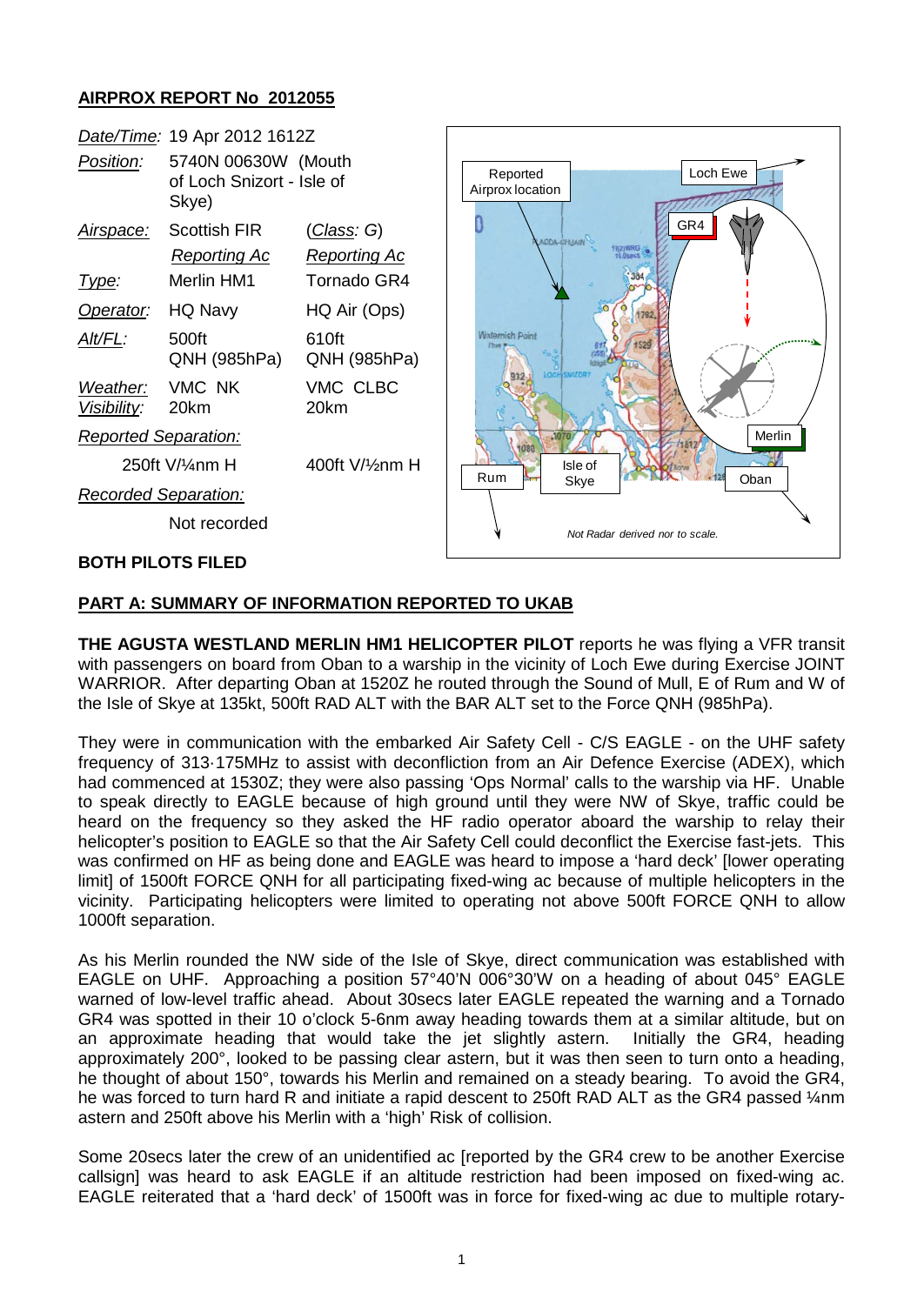wing contacts in the area. The GR4 was then seen to climb rapidly and proceed towards the SE. An Airprox was reported on landing aboard the warship.

The Merlin has a maritime grey low-conspicuity camouflage scheme; the white HISLs were on. TCAS is not fitted.

**THE TORNADO GR4 NAVIGATOR** reports with HUD recorder transcript that he was flying as the bounce (No3) against a pair of GR4s during an evasion training sortie. Two Tornado GR4 ac – Nos 1 & 2 – had departed from Lossiemouth independently as a pair and transited to the W coast of Scotland [S of Skye], which was the only area with suitable weather for their sortie. Descending to low level with Scottish MILITARY he then switched to EAGLE Safety on 313·175MHz [no ATS was established]. A squawk of A7001 was selected with Modes C and S on.

After switching frequency and listening [since 1606:01] they heard the Merlin crew on frequency, together with two other callsigns. Before contact was established with EAGLE he heard another callsign being 'cleared' to operate not below 1500ft QNH in a position 57° 53'N 005° 49' W [a point of land W of Loch Ewe], with the Merlin inbound at 300ft and not above 500ft from Waternish Point. Two-way RT contact was then established with EAGLE [at 1609:23, "*Eagle Safety,* (GR4 formation C/S) *formation of two GR4s currently low-level to the south end of Isle of Skye transiting to the south..training request if there is any exercise traffic in the local vicinity to affect".* The No3 GR4 navigator perceived that EAGLE advised of rotary traffic north of the Isle of Skye between Stornoway and Loch Ewe and 'south [of Skye] no immediate traffic to effect', the controller believing another ac to be 'south west of Benbecula approximately 30nm'. [The Merlin's position was, however, some distance S of that reported by EAGLE and was ahead of rather than behind the GR4]. Based on this information they elected not to carry out any evasion training until S of the Isle of Skye and to remain above 500ft to deconflict from the Exercise rotary-wing traffic; the No1 and No2 were then advised there was no traffic to affect to the S of Skye. Just before the Airprox EAGLE passed TI to the Merlin crew [at 1611:21, "[Merlin C/S] *EAGLE 1..heads up..traffic north east of your position range 10 miles southbound believed to be GR4 indicating unintelligible non exercise".* This TI was updated to the Merlin crew at 1612:07, *"..previously reported traffic now north approximately four and a half miles tracks south-west indicating low-level".*]

Flying at 610ft amsl, 2000ft clear below cloud with an in-flight visibility of 20km, hearing this information the No3 started a L turn to remain N of the Merlin which was first sighted at a range of 2nm, to the NW of Skye flying straight and level. The Merlin crew then called on the RT visual [at 1612:26, adding 8sec later *"..we are visual he's* [the No3 GR4] *just passed approximately half a mile astern of us".* At 1612:33, the No3 GR4 crew reported to EAGLE visual with the Merlin. The response from EAGLE was *"..roger believe he did call but..thought they would be..further south than the called position".*]

The No3 crew was visual with the Merlin and did not feel that any avoiding action was necessary, passing ½nm away and 400ft clear above the helicopter at the closest point with a 'low' Risk of collision. Another pilot with an Exercise callsign then called on the RT asking if there were any flight restrictions, to be told Exercise fixed-wing assets had a 'hard-deck' of 1500ft.

The ac's white strobes were on.

UKAB Note (1): Despite being requested, to date no report has been received from the EAGLE Safety controller who was aboard a foreign warship participating in Exercise JOINT WARRIOR.

UKAB Note (2): This Airprox occurred outwith recorded radar coverage.

UKAB Note (3): Several Y Series NOTAMs were issued by LF Ops relating to Ex JOINT WARRIOR 121. These NOTAMs warned military crews of 'intense aerial activity involving multiple fast-jet and rotary wing aircraft…..'. However, these NOTAMs all referred to Exercise airspace blocks further E than the Airprox location, extending no further W than 005°50'W.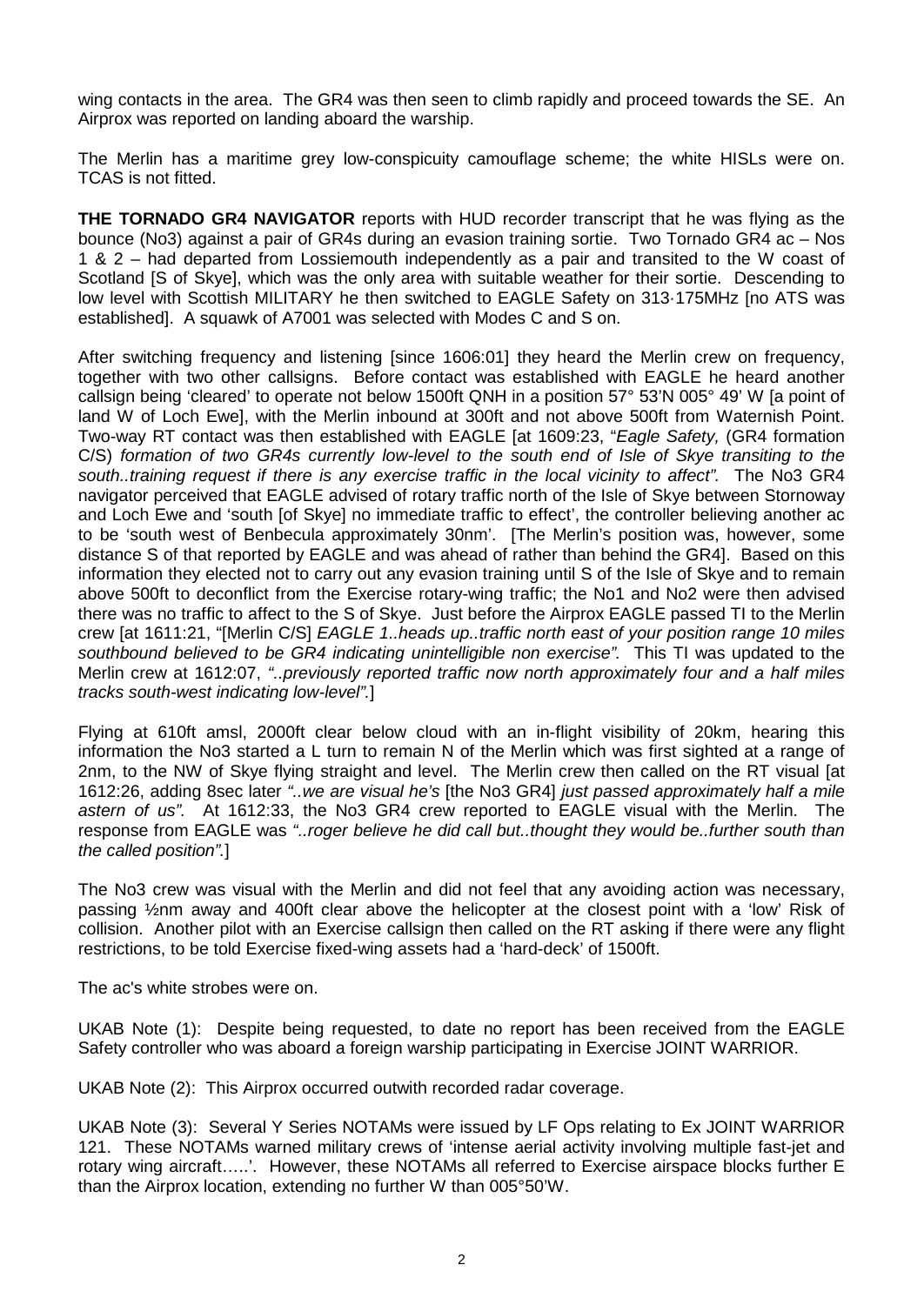AUS also issued an Airspace co-ordination notice - ACN 2012-04-0066 – applicable to this Exercise, within which it is stated at para 7:

'Eagle Safety. Two ATC Safety Cells will be established and will operate from the most appropriate ships subject to exercise requirements. Callsigns are Eagle One and Two and Eagle Safety frequencies are 313.175 MHz (North) and 362.250 (South).'

**HQ NAVY** comments that Eagle Safety is an ATC function that is established during JOINT WARRIOR and NATO exercises that have significant aviation input. The benefit from an Air Safety Cell (ASC) being embarked within the force that has no exercise role is that it can concentrate solely on Air Safety. This Airprox is an example of exactly why the ASCs are established and serves to highlight the requirement for there to be third party deconfliction, primarily of exercise players but also against non-participants. The frequencies for ASCs (callsign EAGLE) are promulgated in exercise instructions; in this instance it is noted that the Tornado crew had the frequency and were monitoring it. EAGLE frequencies are safeguarded from exercise jamming and are not encrypted at all; indeed the ASC has the authority and ability to order cease jamming of any frequency, if required for Air Safety purposes.

Due to the nature of the terrain in the vicinity of this Airprox, the Merlin could not establish 2-way comms with the ASC embarked aboard the foreign warship. During these exercises it is normal for the ATC team on an aircraft carrier to also monitor the EAGLE frequency and to provide assistance where necessary in order to deconflict their own aircraft operations. The communications fit within a warship is somewhat limited and in this instance the ship's SATCO was liaising with the ASC via the standby radio, whilst the ship's on-watch ATCO was using their own HOMER frequency. SATCO relayed information to the Merlin using the EAGLE frequency in order to overcome the terrain masking difficulties.

A 1500ft hard-deck was imposed for exercise traffic, but the Tornado formation ac were nonparticipants and had not asked for a service from EAGLE. In Class G airspace it would not have been possible for EAGLE to impose the hard-deck on the Tornados, however the call to the other participants of multiple rotary-wing traffic operating up to 500ft should have prompted a requirement for appropriate altitude separation to be applied. Formal identification of the Tornados did not take place, however timely traffic information was passed to the Merlin in order for them to take avoiding action.

It is noted from the HUD tapes attached to the ASIMS report that the initial sighting of the Merlin was in the Tornado's 12 o'clock, crossing R-L, and the pilot maintained a left hand angle of bank with the Merlin drawing left across the HUD and below, showing the GR4 passing behind the Merlin and above it. Had the Tornado not turned left the separation would have been greater.

An exercise such as JOINT WARRIOR will always create scenarios where differing types of aircraft will be attempting to operate in the same airspace as either red or blue participants, or as no-play strangers. There is an enduring need for the embarkation of ASCs in order to provide real world Air Safety as far as possible. This safety net was in place, and worked in this instance. Margins could have been greater though had the Tornado crew not flown so close to the Merlin once it was sighted, or had honoured the hard-deck imposed on participating FW aircraft.

**HQ AIR (OPS)** comments that the lack of a report from the EAGLE ASC controller makes conclusions hard to draw, except from the information provided in the No3 GR4 HUD recording. Based on the evidence from the crews involved it appears that the non-exercise No3 GR4 transited the vicinity under normal Rules of the Air and the crew was aware of the Merlin from listening out on the EAGLE SAFETY frequency. The No3 GR4 was a non-exercise aircraft and so the exercise altitude restriction would not have applied, and there is no evidence that EAGLE SAFETY attempted to impose an altitude restriction on the GR4. The crew report hearing snippets of information regarding other aircraft receiving altitude restrictions but none that applied to them, although this is at odds with the understanding of the Merlin crew, which was that the restriction applied to "all fixedwing aircraft".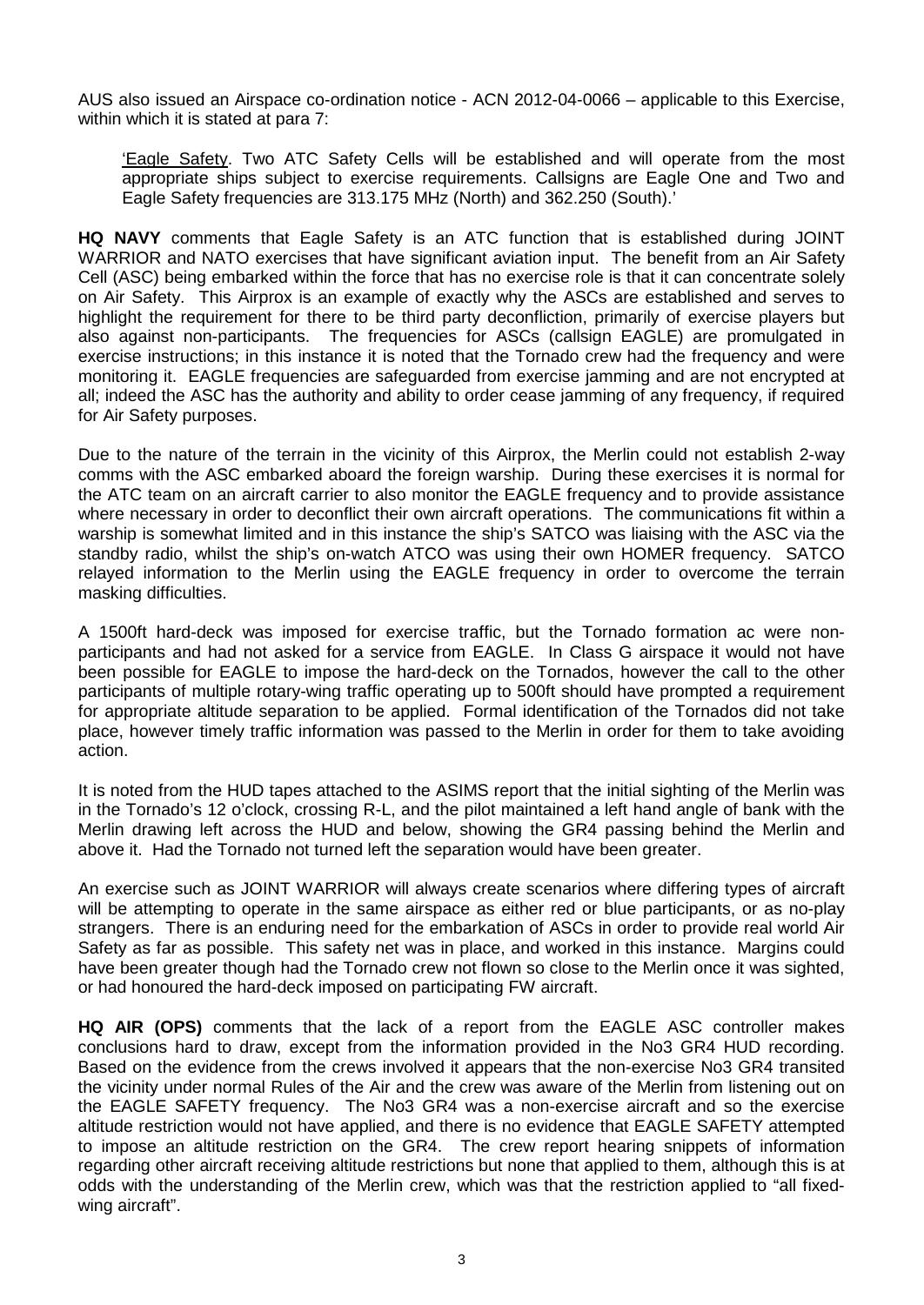The GR4 crew's position and intentions call to EAGLE before the Airprox was somewhat confused and did not assist the controller's SA. In any case, the controller was able to call TI to the Merlin based on radar data and the reciprocal of this was used by the GR4 crew to gain 'tally' and avoid the conflict. The GR4 crew's 'left turn to maintain north of the Merlin' did not achieve its stated aim and continued after they reported having gained visual contact at 2nm. This exacerbated the situation by reducing the horizontal separation distance and triggering the Merlin pilot's avoiding action. The turn initially placed the Merlin in the centre of the GR4 HUD but was eased at closer range ensuring that no actual risk of collision existed.

Considering the Merlin's reported altitude of 300ft, the transit altitude selected by the GR4, which would normally be at 250ft, was reasonable [610ft RAD ALT]. Although the GR4 navigator reports receiving a BS from EAGLE this was not the case and no service was agreed. Nevertheless, EAGLE could have requested the GR4 crew to maintain above 1500ft for deconfliction purposes but this would have required explicit agreement, which was not requested. The incomplete and misleading position reports in this instance contributed significantly.

## **PART B: SUMMARY OF THE BOARD'S DISCUSSIONS**

Information available included reports from the crews of both ac; a transcript, still photos and video of the relevant GR4 HUD recording, together with comments from the appropriate operating authorities.

The Board discussed the issue of the NOTAM'd Exercise airspace and the applicability of any 'hard deck' for fixed-wing ac; Members agreed with HQ Navy Command's contention that the GR4, as a non-participating ac, remained outwith the Exercise JOINT WARRIOR scenario and whilst in transit in Class G airspace was not compelled to abide by any Exercise 'hard-deck' limitation. Nevertheless, aware of the EAGLE Safety frequency, the GR4 crew had wisely listened out and then subsequently called the controller as they transited S toward their intended RV with other elements of the formation. The Board was briefed on the difficulties of producing an accurate transcript from the HUD recording, but the GR4 pilot's Station had reaffirmed that it was the No3 crew that made the RT call to EAGLE at 1609:23, which described the position of the No1 & 2 but did not describe the position of the No3 bounce GR4. This call, Members agreed, would have subsequently confused the EAGLE Safety controller as the information given did not make it plain that their's was a single GR4 – the No3 - southbound to the N of Skye to join up with the two GR4's to the S. The absence of a report from the EAGLE Safety controller aboard the foreign warship was unfortunate; it could have assisted greatly here and the Navy Command Member apologised for its lack of availability to the Board. However, it was plain that EAGLE did not perceive a confliction between the Merlin and No3 GR4 beforehand based on the information given by the No3 GR4 crew. Fortunately, the No3 crew was already aware from listening to the RT that a helicopter was operating at 300ft, and below 500ft from Waternish Pt. Hence the No3 GR4 crew's decision to transit at an altitude greater than 500ft. The Navy Command Member contended that the GR4's recorded level of 610ft RAD ALT was not a sufficient margin above the reported altitude of the Merlin. However, an HQ Air fast–jet Member explained that whilst operating in the 'see and avoid' environment of Class G airspace, outside the NOTAM'd area over open water where they would normally select a low-level transit altitude of 250ft, the No3 GR4 crew had taken due account of the presence of the Merlin below 500ft by flying higher than normal. With information gleaned from listening to RT calls from exercise traffic and EAGLE Safety, the GR4 crew saw the Merlin at a range of 2nm they report. However, the HQ Air (Trg) Member remained unconvinced that the GR4 pilot had seen it this early because of the continued L turn shown on the HUD recording; he perceived that the No3 GR4 navigator saw it first at closer range after the Merlin pilot's avoiding action descent. Nonetheless, the HUD 'shots' convinced the Members that the GR4 had passed clear above and astern of the Merlin, which was unmistakably evident on the recording clearing to port and below.

Within the promulgated airspace the Merlin crew would quite reasonably not have expected to encounter participating fixed-wing at their level at all, with Exercise JOINT WARRIOR ac operating above the 1500ft 'hard-deck' where specified by EAGLE Safety, so the helicopter crew was probably